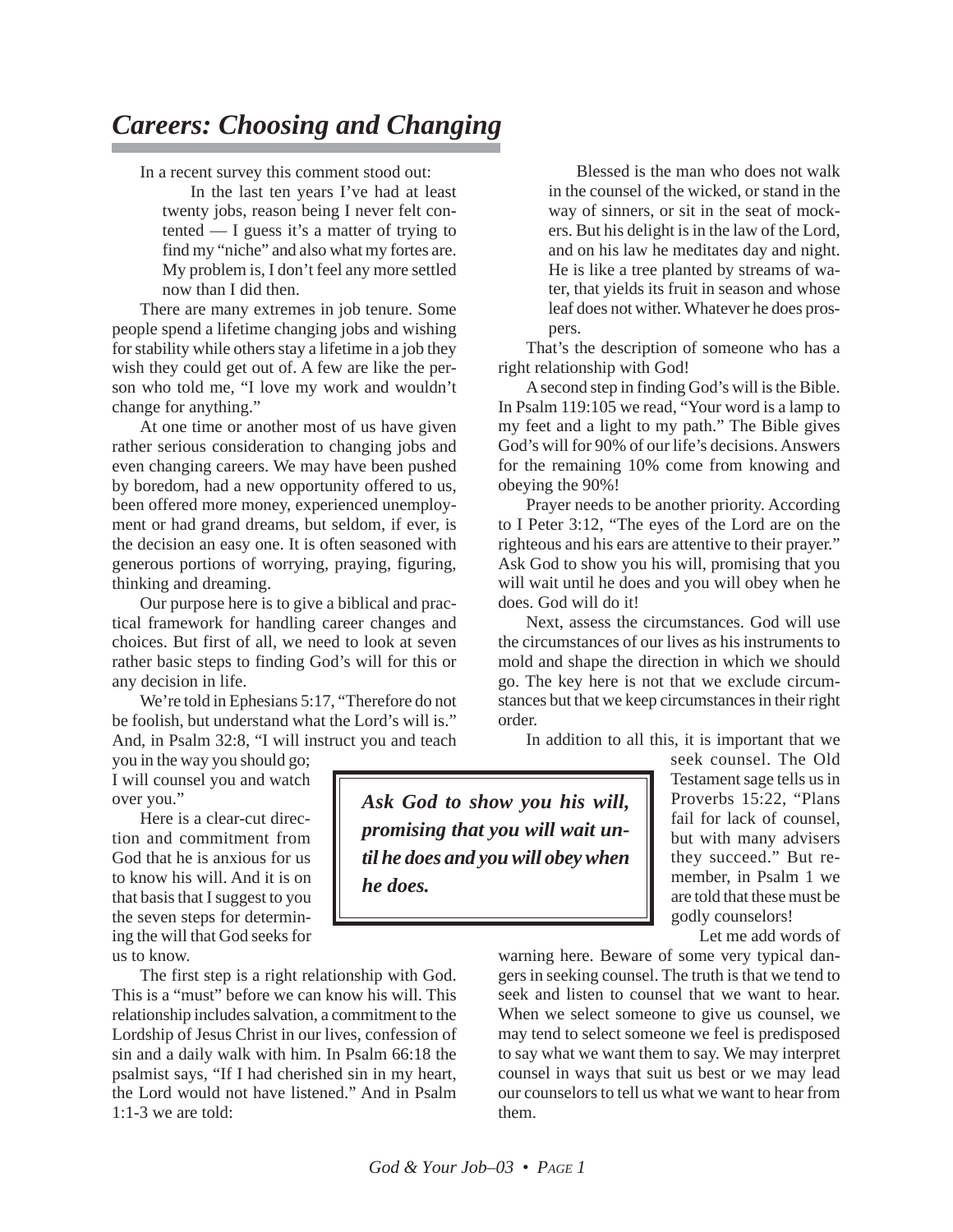We should seek counsel from godly people who will be forthright and very direct and open with us. And we should seek those to whom we can later be accountable for our behavior.

With all of these steps followed, it's time to make a preliminary decision. Live with that decision for a specified period of time. At the same time continue searching the Bible, praying, interpreting circumstances and seeking counsel. Then finalize that decision with the conclusion that God has led to it. Psalm 37:4 says, "Delight yourself in the Lord and he will give you the desires of your heart." In other words, God will cause us to desire the right things as we move through each of the steps to discover his will for our lives.

After all that, the next step is action. Many people go through the steps and actually learn the will of God but they never act on their knowledge. They freeze into inaction. Instead, once God has revealed his will (and trust the process!), be responsible to act on God's will.

Discovering and doing the will of God is seldom easy or quick. It is actually a lifelong process. It takes time to find God's direction in our lives because God uses the process to shape us in the direction he wants us to go.

These steps for knowing and doing the will of God can apply to employment, marriage, church selection and every other decision of the Christian life. But for our purposes here we want to talk about changing and choosing jobs and careers.

There are lots of wrong reasons for changing jobs. The three most common reasons for job change are inadequate for Christians. They are:

- 1.) Money—simply to have more material possessions, power and security.
- 2.) Escape—simply to get away from problems you are having trouble handling.
- 3.) Status—simply to get a better job, title, company or prestige.

Money, escape and status may be factors in determining a job change but they should not be the primary reasons. Why? You can have more money and status and still be miserable, unhappy and unfulfilled. And the problems you are trying to escape will almost always come along with you to the new job.

What, then, are some possible right reasons? High on the list ought to be obedience to God's Word. Perhaps you can't work for your company and avoid lying, stealing, cheating, murder, adultery or other clear commands of God. Maybe you must earn more money to provide for the needs of your family. Or it may be that in order to obey the commands of fellowship and ministry you need a different job.

To properly care for your family you may need to move to another place. I know a man who quit his job and moved his family to another city because of problems his children were having. He rightly considered the formative years of their lives more important than his career and employment. It was a great step of faith!

On the other hand, you may turn down a promotion, raise or transfer because it is not in the spiritual interests of your spouse or children to move at this time.

Another right reason for changing jobs may be ministry. Suppose God has laid it on your heart to be a witness for him in a certain place at a certain time? Maybe it's a ministry overseas that no one else can fill. Or, perhaps you may turn down a job offer because it would interrupt a ministry that God has called you to where you are now.

A fourth right reason for changing jobs may be because it will jeopardize your spiritual life. You're a new Christian and are growing significantly through the preaching, teaching, discipleship and fellowship of your church. Relocation could remove further opportunity for growth, so you say "no". Or, you've moved somewhere and discovered that you don't yet have the spiritual strength and experience to be out on your own — so you decide to transfer back to where your spiritual needs can be met. Maybe your present job puts you into situations where you are tempted to immorality or other sinful misconduct. God may call you to get a new job until you have grown spiritually and can handle that situation.

Normal transition may be another reason for a job change. You've completed a project, finished your degree or reached retirement age. All of these are good and normal reasons to seek a change in employment direction. The point is that the change grows out of God's ongoing blessing and direction in life.

Another right reason is job loss. You've been retired, laid off or fired. These are very difficult and frightening times for many people, but take this as an opportunity from God for growth and direction from him.

A seventh right reason may be lack of fulfill-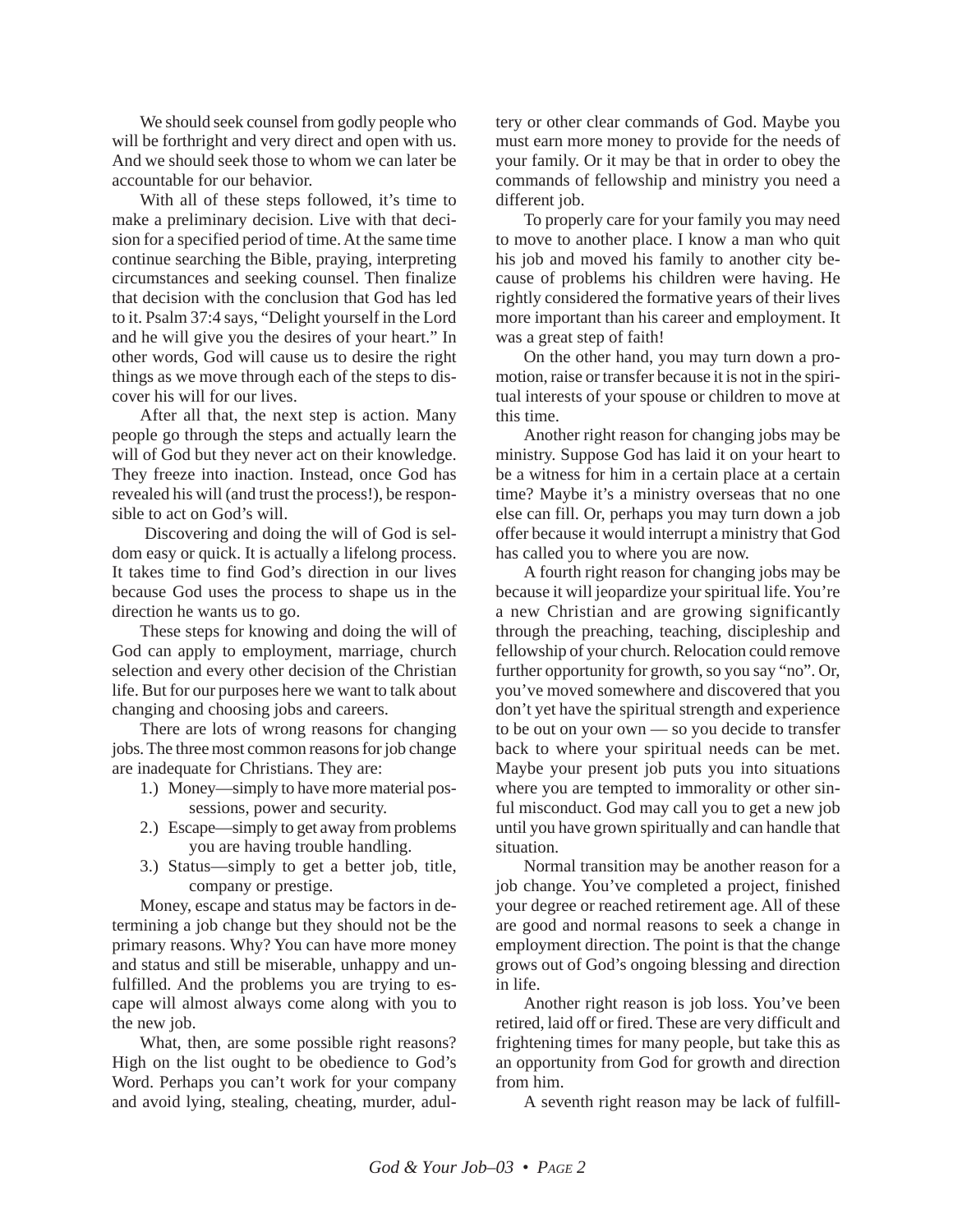ment or a mismatch. It's altogether possible that a bad choice was made in the past that needs to be corrected in the present. Maybe you have a job that is beyond your capabilities. Or perhaps you have a job that doesn't utilize the gifts God has given you. You are clearly out-of-place where you are.

All of these may be valid reasons for a job change; however, they must be seen primarily as instruments that God uses to make his will known in our lives. Our primary purpose is still to know and do the will of God! Remember, the Bible says relatively little about what we do but it says a great deal about how we do it! Be sure that you place far more emphasis on character and performance than on actual occupation.

But there are some principles for choosing a job whether it's a first job or a career change. High on the list is to know yourself. Take time to know your gifts, your desires and your limitations. Many significant problems arise because people don't know themselves very well. We sometimes think we are great artists, insightful managers or capable secretaries when we are not at all the way we think we are.

Pray that God will show you your true self. Listen carefully to other's assessments of your abilities and skills. Be content with who you are. Don't try to be someone else. Don't seek to compete with

or measure up to other people. Be God's person. Life will be a lot fuller and happier and more productive!

Be realistic. In choosing a job, seek one that best fits who and what you are. Get the data about the job and

compare it to your abilities. Christian service is a grand example of a lot of unrealistic thinking. Up to Ω of all missionaries never return for a second term of service. Many people think that it is easier to be employed by a Christian organization when really it is harder. More is expected. Hours are long. Many of the same problems exist.

Some people think that a missionary gives all his or her time to Bible study. Reality is that most missionaries have less time for Bible study than the rest of us do. Reality is that many missionaries are so consumed by the strange culture, new language, oppressive climate and routine chores that they dry up spiritually.

Realism is necessary at every point of career and job selection. If you're 50 years old, you probably can't ever become an astronaut or a professional athlete or a medical doctor. You are too old! If you have a family that's dependent on you and there are few financial resources, you probably can't go back to school for ten years. If you've been fired from several jobs and have repeatedly gotten poor reviews, the problem is probably with you and not with the bosses and companies. Realism is not easy, but it is healthy. It's part of a Christian commitment to honesty. We must be honest with ourselves as well as with others.

Another principle in choosing a job is to be faithful now. If you're considering a job change, be sure to be faithful and diligent in your present job until you switch to a new one. Use your present job to learn and grow and be used by God in preparation for what's next. In fact, what happens in your future job may be dependent upon your faithfulness in your present job. Do you remember the parable of the talents in Matthew 25? God doesn't give more until we are good stewards of what he has already given to us.

Perhaps you say, "I don't have a job. How can I be faithful if I'm unemployed?" This is actually one of the best opportunities for faithfulness. Determine that you will be faithful to God through your

> unemployment. Trust him in difficulty as well as prosperity.

> Consider your unemployment to be your job. Set goals. Put in eight hour days looking for work. Prepare for the job God will lead you to.

*Use your present job to learn and grow and be used by God in preparation for what's next.*

> Faithfulness to God in your unemployment may be the key to getting the right kind of job in permanent employment.

> Next, share with others. Ask friends to commit to pray with you for your job needs and changes. Seek the counsel of Christian friends and follow that counsel. Let your family and church participate in the decision that you make. And, if it comes to the matter of full-time Christian work, don't go out on your own. Seek the counsel and endorsement of your church.

> A fifth principle is to dedicate your job to God. Before our children were born, Charleen and I dedicated them to the Lord. In a similar fashion, before